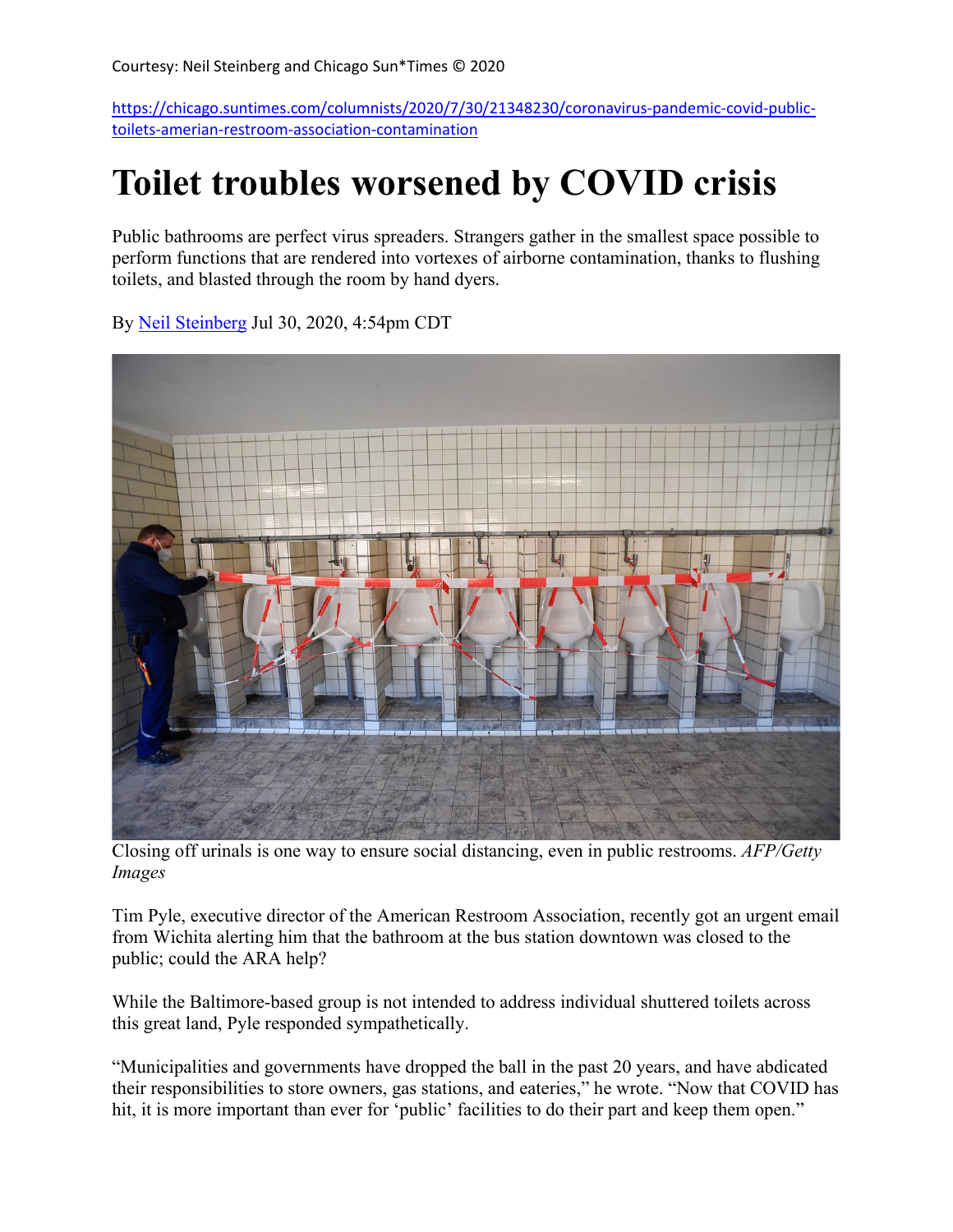[https://chicago.suntimes.com/columnists/2020/7/30/21348230/coronavirus-pandemic-covid-public](https://chicago.suntimes.com/columnists/2020/7/30/21348230/coronavirus-pandemic-covid-public-toilets-amerian-restroom-association-contamination)[toilets-amerian-restroom-association-contamination](https://chicago.suntimes.com/columnists/2020/7/30/21348230/coronavirus-pandemic-covid-public-toilets-amerian-restroom-association-contamination)

Which is separate from the issue of whether people should even go into public restrooms that are open. Public bathrooms are perfect virus spreaders. Strangers gather in the smallest space possible. They perform functions that are then rendered into whirling vortexes of airborne contamination, thanks to flushing toilets, and blasted through the room by hand dyers.

Two related problems then: keeping bathrooms open, and improving their safety.

"When you think about delivery drivers, folks on the road, if there aren't bathrooms available because everything is closed, where are they supposed to go?" Pyle said. "What COVID has done is highlighted weaknesses in the restroom infrastructure."

Well, that, along with highlighting the fault lines spider-webbing through every aspect of American society: health care, government, the economy, as well as the cracks latticing the heads of many of our fellow citizens, who can't seem to grasp the whole wash-your-hands-andwear-a-mask thing until they themselves are, you know, dying. The psychology of bathrooms adds another layer of difficulty.

Our darkest, Freudian, toddler fears seem to congregate in bathrooms. Think about the transgender issue — an enormous cultural change that caused boggled right-wingers to suddenly worry about signs on toilet doors. What is it about bathrooms?

"They've long been focal points for unrest and anxiety," said Kathryn Anthony, ACSA Distinguished Professor at the University of Illinois' School of Architecture at Urbana-Champaign. "Public restrooms historically have been settings for privileging one group and discriminating against another, settings for social controversies and power struggles. But COVID-19 now shines a spotlight on underlying problems with public restrooms."

CBS Sunday Morning ran a report last week where American Standard — which has a dog in this race — explains how public toilets can be redesigned to not create COVID mini-tornadoes every time they're flushed. Stalls should be floor-to-ceiling.

In an ideal world. But I have to ask the TV folks: Have you ever *been* in a bathroom? Particularly in a city like Chicago? Half the time the toilets in the Loop seem relics of the 1933 Century of Progress, those sternum-to-toe urinals crackled with age like raku pottery. Floor-toceiling stalls will quickly become the tiniest Motel 6's ever.

What to do? Fixes run from immediate and cheap — blocking every other urinal with yellow hazard tape — to long term and pricey: redoing entire restrooms.

"Most businesses look at problems from a low cost, medium cost, high cost solutions" standpoint, said Pyle. "The high cost is, 'Let's redesign and renovate our restrooms, taking into account what we learned.' The medium cost is, 'Can we change the fixtures so they're more